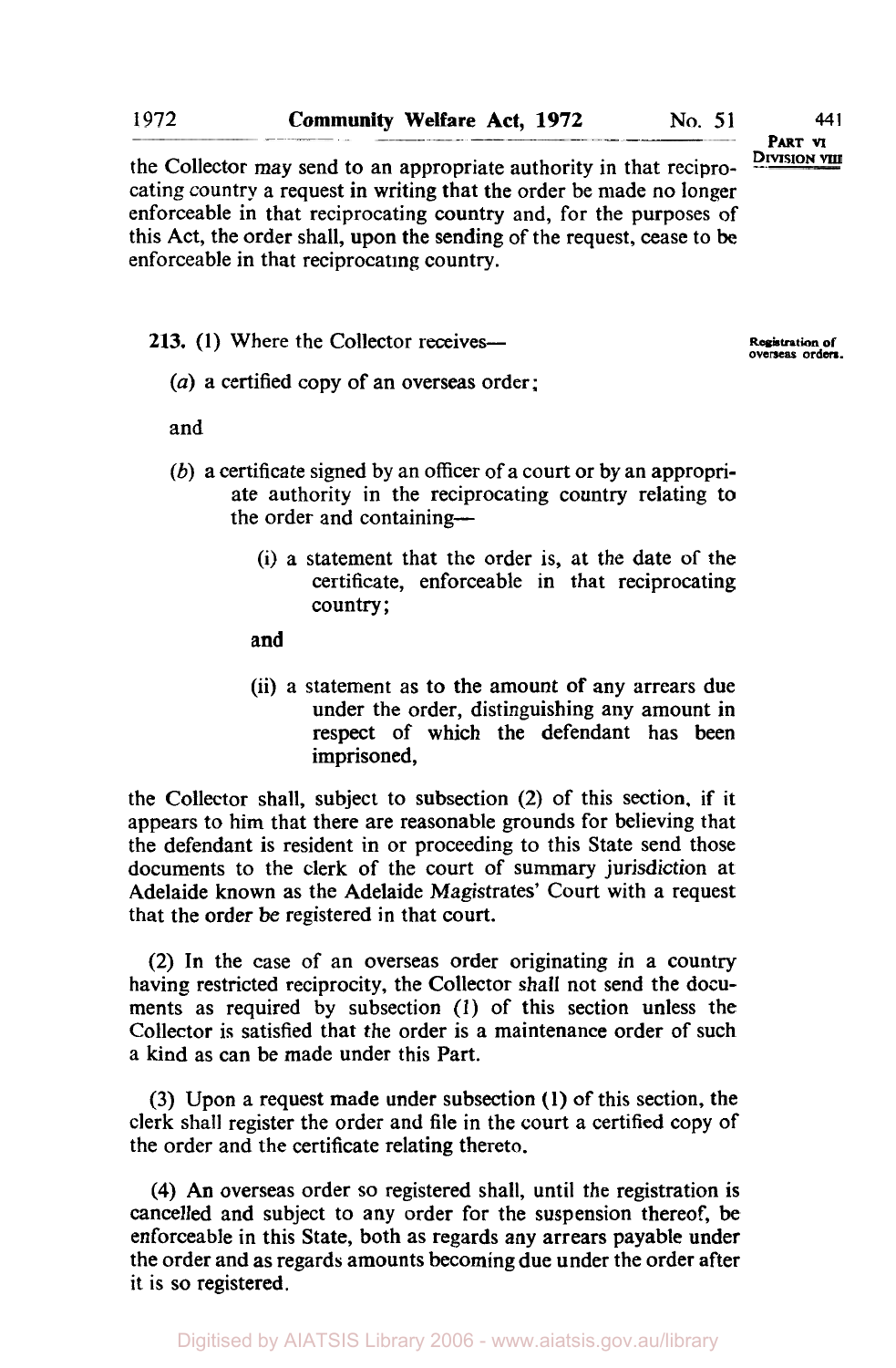**PART VI** 

**DIVISION VIII** *(5)* Upon registration of an overseas order, the Collector shall notify the officer of the court or other appropriate authority in the reciprocating country accordingly and cause a certified copy of the order to be served upon the defendant, together with a notice of registration of the order in this State-

- *(a)* specifying the amount: if any, of the arrears due under the order ;
- (b) stating that payments under the order are to be made to the Collector;

and

**(c)** giving an address at which such payments may be made.

Confirmation **of provisional**  *orders* **made overseas.** 

## **214.** (1) Where--

- *(a)* an overseas order (other than an order in an affiliation case or an order consequent upon such an order) has no effect under the law of the reciprocating country in which it is made unless and until confirmed by a court outside that reciprocating country (whether or not it appears from the order that it may be confirmed by a court in this State);
- (b) a certified copy of the order and the depositions of the witnesses in the proceedings in which the order was made, together with a statement of the grounds on which the making of the order could have been opposed if the defendant had appeared at the hearing, have been received by the Collector;

## and

- $(c)$  it appears to the Collector that-
	- (i) there are reasonable grounds for believing that the defendant is resident in, or proceeding to, this State;

and

(ii) the order will have effect under the law of the reciprocating country if it is confirmed by a court in this State,

a summons may, subject to subsection (2) of this section, on the application of the Collector, be issued by any justice calling upon **the** defendant to appear before a convenient court of summary jurisdiction specified in the summons and constituted of a special magistrate to show cause why the provisional order should not be confirmed.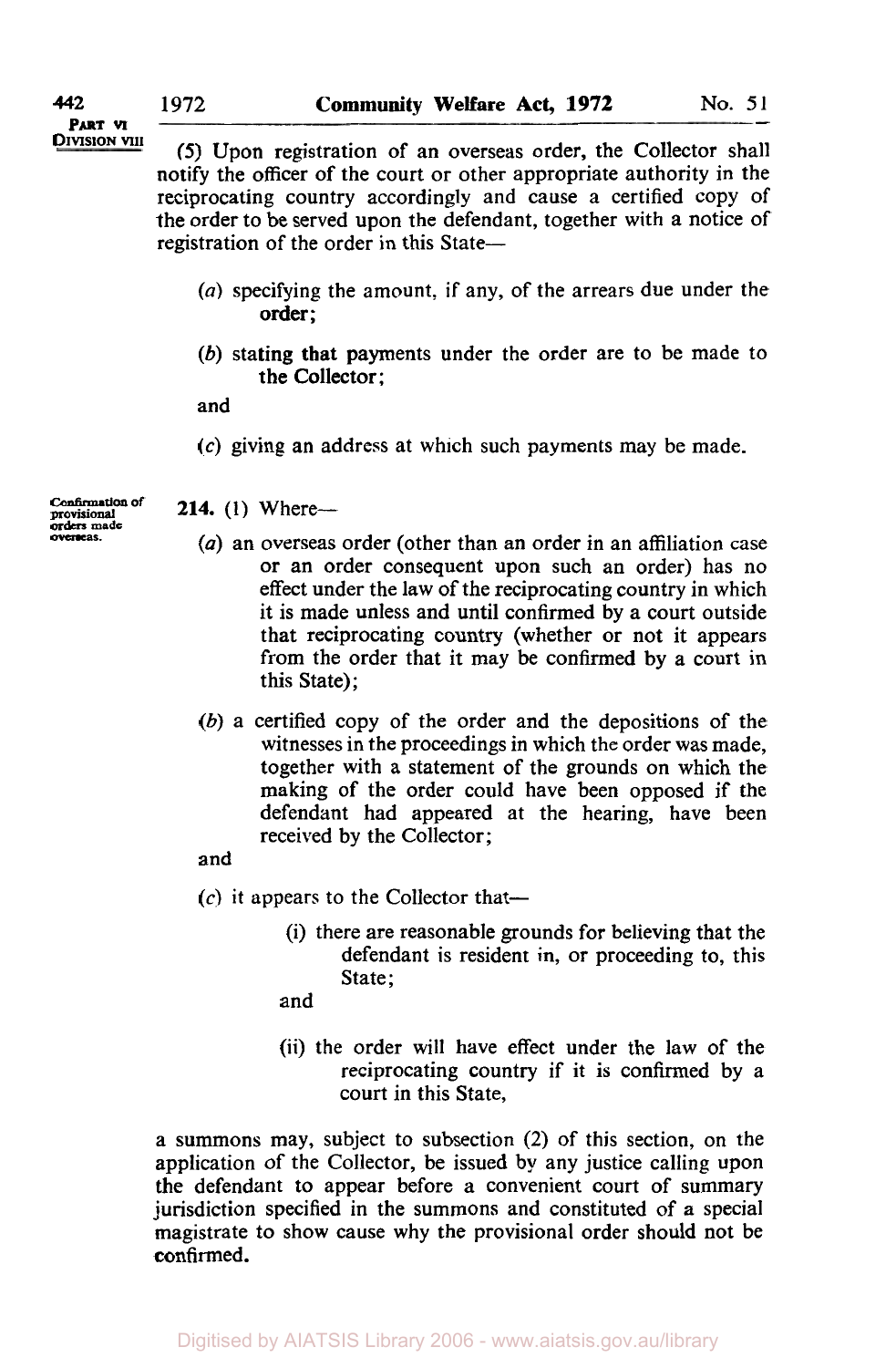**PART VI** 

(2) In the case of a provisional order made in a country having restricted reciprocity, the Collector shall not make an application as provided by subsection **(1)** of this section unless he is satisfied that the order is of such a kind (apart from its provisional nature) as could be made under this Part.

**(3)** At the hearing the defendant may raise any ground of opposition which he could have raised in the original proceedings or any ground of opposition which he could have raised if those proceedings had been heard in this State, and the statement referred to in subsection **(1)** of this section shall be conclusive evidence that the grounds referred to in that statement are grounds on which the making of the order might have been refused in the original proceedings.

**(4)** If the defendant, having been served in this State with the summons, does not appear at the hearing, or if the defendant appears at the hearing but fails to satisfy the court that the order ought not to be confirmed, the court may-

*(a)* confirm the provisional order (either with or without modification);

or

*(b)* adjourn the proceedings and remit the provisional order to the court that made it, with a request that that court take further evidence and further consider its provisional order,

but the court may, if it thinks it just to do so, discharge the provisional order.

(5) Where a provisional order is confirmed under this section (whether with or without modification), the order **as** so confirmed shall be enforceable and have effect in this State as if it were an order to the like effect validly made by the court in this State.

**(6)** If, at the hearing, the court is of opinion that it is necessary to remit the case to the court that made the provisional order for the taking of further evidence, the case may be *so* remitted.

**215.** (1) Where an overseas order is enforceable in this State under order enforcethis Subdivision, and it appears to the Collector that there are **State may be** reasonable grounds for believing that the defendant has ceased to Australian reside in this State and is resident in or **proceeding** to another state. reside in this State and is resident in, or proceeding to, another Australian State, the Collector may send to the Collector for that Australian State-

*(a)* three certified copies of the overseas order;

*(b)* a Collector's certificate relating to the order;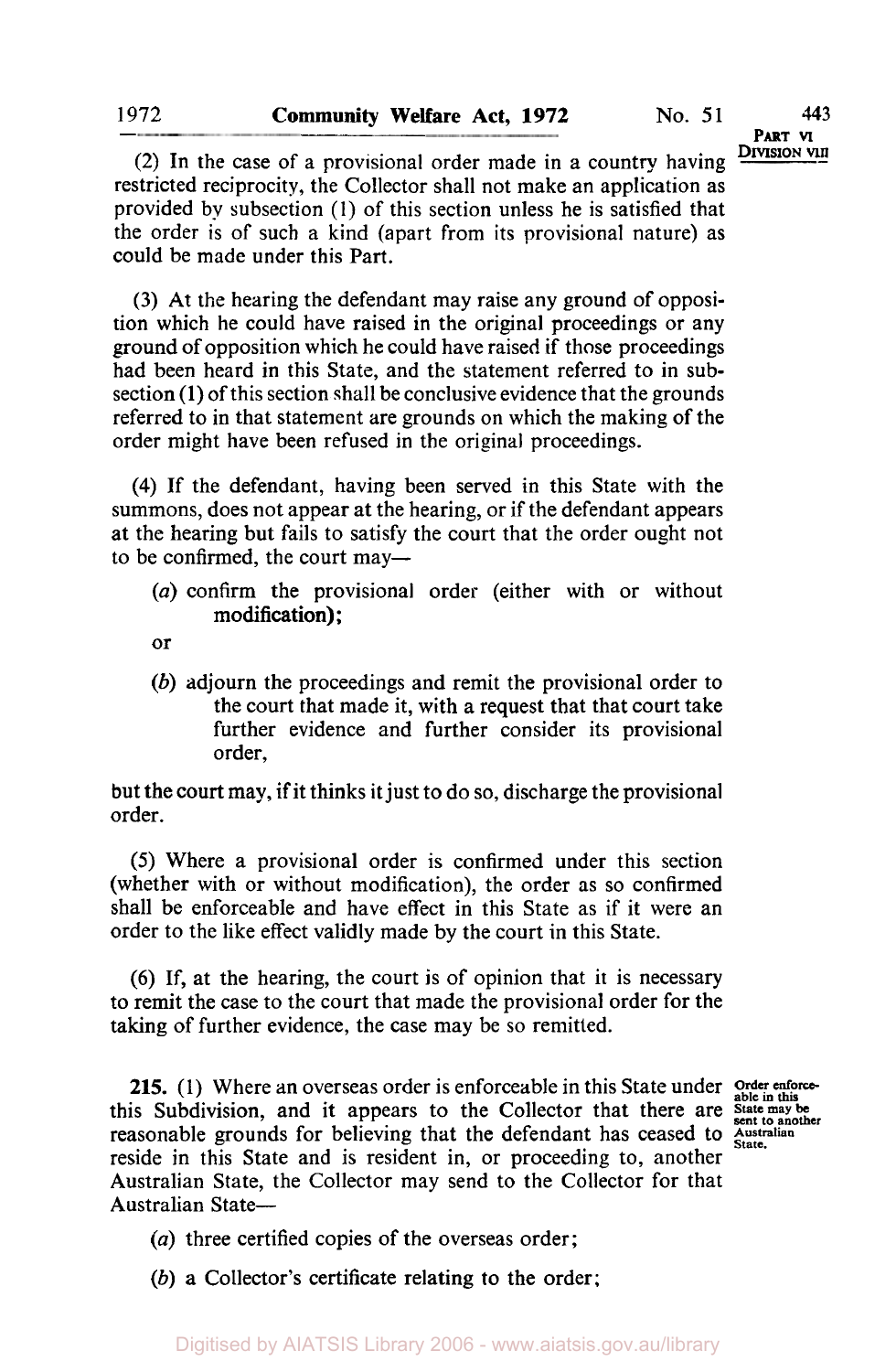*(c)* such information and material as the Collector possesses for facilitating the identification, and ascertaining the whereabouts, of the defendant;

and

*(d)* a request in writing that the order be made enforceable in that Australian State,

and if he does so, shall forthwith notify the officer of the appropriate court or the appropriate authority in the reciprocating country of the fact that he has so sent the documents.

- (2) Where a request is made under subsection (1) of this section-
	- *(a)* the order shall become unenforceable in this State, and, if the order has been registered in a court in this State, that registration shall be deemed to be cancelled;
	- *(b)* the order shall remain unenforceable in this State and no proceedings for the enforcement thereof shall lie, unless and until it is registered, or again registered, in this State;
	- and
	- *(c)* every warrant or other process under this Act arising out of the order previously issued in this State and not executed shall cease to have effect.
- **216.** (1) Where-
	- *(a)* the Collector receives from the Collector for another Australian State-
		- (i) three certified copies of an overseas order;
		- (ii) a Collector's certificate signed by the Collector for that Australian State relating to the order; and
		- (iii) a request in writing that the order be made enforceable in this State;

and

- *(b)* it appears from the Collector's certificate that-
	- **(i)** the order has been registered in, or confirmed by, a court in that Australian State under a law of that Australian State corresponding with this Subdivision:

and

(ii) the order was, at the date of the certificate, presently enforceable in that Australian State **in** accordance with that law,

**Registration** *of* **overseas** *orders*  registered **or confirmed in another Australian**  *State.*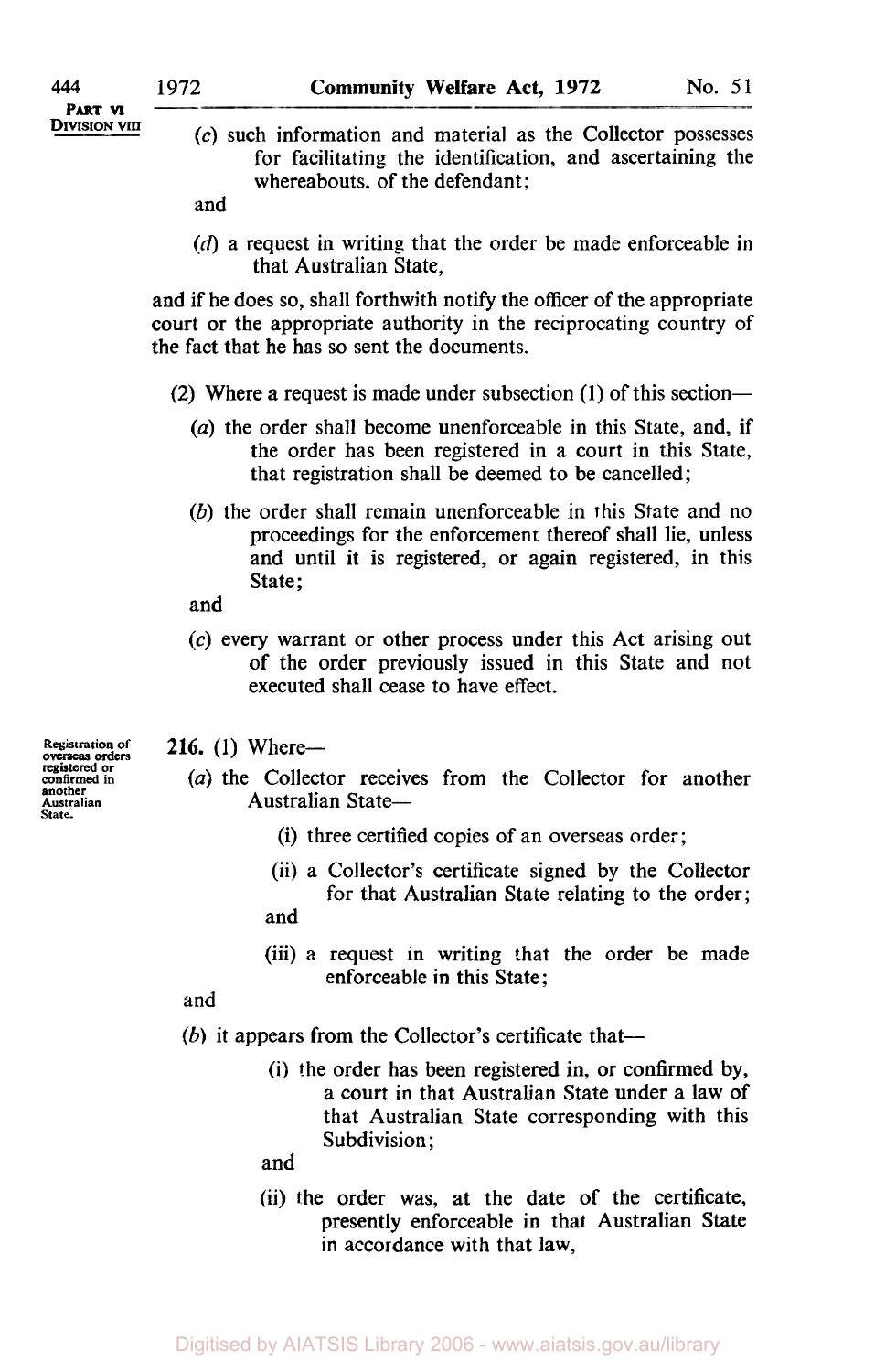**PART M DIVISION VIII** 

the Collector shall if it appears to him that there are reasonable grounds for believing that the defendant is residing in, or proceeding to, this State, send the documents to the clerk of the court of summary jurisdiction at Adelaide known as the Adelaide Magistrates' Court with a request that the order be registered in that court.

(2) Where a request is so made, the clerk shall (whether or not the order is of such a kind as could be made under this Part) register the order and file in the court a certified copy of the order and the Collector's certificate.

**(3)** An overseas order so registered shall, until the registration is cancelled, be enforceable in this State, both as regards any arrears payable under the order and as regards amounts becoming due under the order after it is so registered.

**(4)** Upon registration of an overseas order, the Collector shall notify the officer of the appropriate court or the other appropriate authority in the reciprocating country accordingly, and shall cause a certified copy of the order to be served upon the defendant, together with a notice of registration of the order in this State-

- *(a)* specifying the amount, if any, of the arrears due under the order ;
- *(b)* stating that payments under the order are to be made to the Collector;

and

**(c)** giving an address at which such payments may be made.

**217.** Where the Collector receives documents relating to an over- *Transmission* of seas order (including a provisional order) that have been trans- where defendant mitted to this State for the purpose of having the order made *State*. enforceable or confirmed in this State and it appears to him that the defendant **is** not resident in, or proceeding to, this State but is resident in, or proceeding to another Australian State or a reciprocating country other than that in which the order was made, the Collector may, instead of taking steps with a view to the registration or confirmation of the order in this State-

*(a)* transmit the documents to the Collector for that other Australian State or an appropriate authority in that other reciprocating country together with such information as he possesses concerning the whereabouts and intended movements of the defendant ;

and

*(b)* give to the officer of the appropriate court or other appropriate authority in the reciprocating country in which the order was made notice of the fact that he has so transmitted the documents.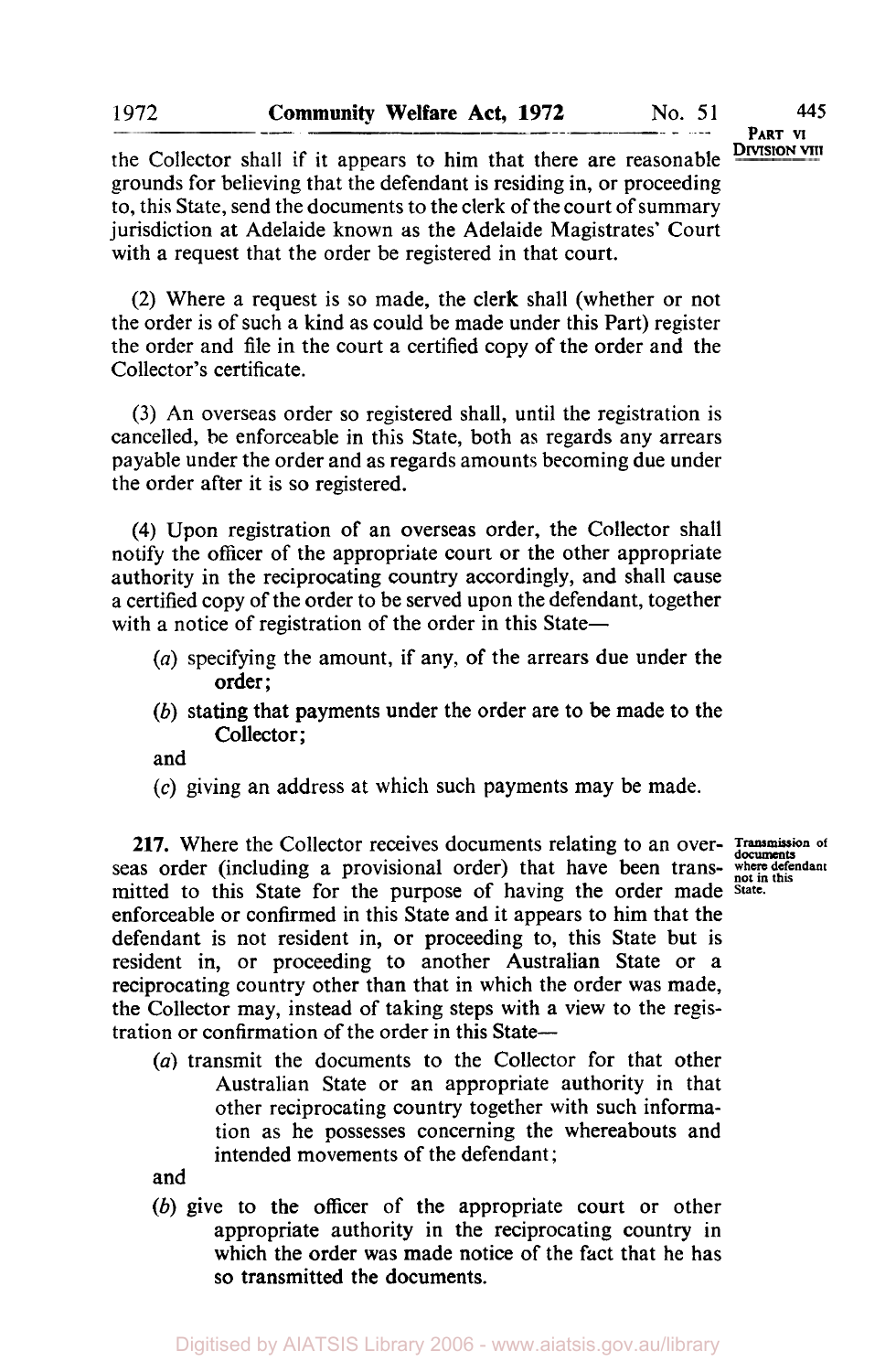**PART** 

**Cancellation of** 

**DIVISION VIII 218.** (1) Where-

- (a) an overseas order is registered or confirmed under this Subdivision:
- and
- *(b)* the Collector receives a request in writing made by an officer of the Court that made the order or some other appropriate authority in the reciprocating country that the order be made no longer enforceable in this State,

the Collector shall send the request to the clerk of the court of summary jurisdiction at Adelaide known as the Adelaide Magistrates' Court, who shall file the request and, if the order is registered under this Subdivision, cancel the registration of the order.

(2) Where such a request has been so filed--

- *(a)* the overseas order shall become unenforceable in this State;
- *(b)* the order shall remain unenforceable in this State unless and until it is registered, or again registered, in this State;
- and
- *(c)* every warrant or other process under this Act arising out of the order previously issued in this State and not executed shall cease to have effect.

**Proceedings for** 

**219.** (1) Where an overseas order is enforceable in this State by virtue of this Subdivision-

*(a)* all proceedings may be taken for the enforcement of the order;

and

*(b)* the provisions of this Part shall, so far as they are applicable and with such modifications as are necessary, apply and have effect,

as if it were a maintenance order made under this Part by the court in this State in which the order is registered or by which it was confirmed, as the case may be.

(2) The Collector may take any proceedings that are authorized by or by virtue of subsection (1) of this section.

(3) Where proceedings are so taken by the Collector, the court shall, unless it is satisfied by evidence to the contrary, presume that the enforcement of the order is required for the actual support of the person for whose benefit the order was made and that since the order became enforceable in this State no moneys have been paid under the order otherwise than to the Collector.

Digitised by AIATSIS Library 2006 - www.aiatsis.gov.au/library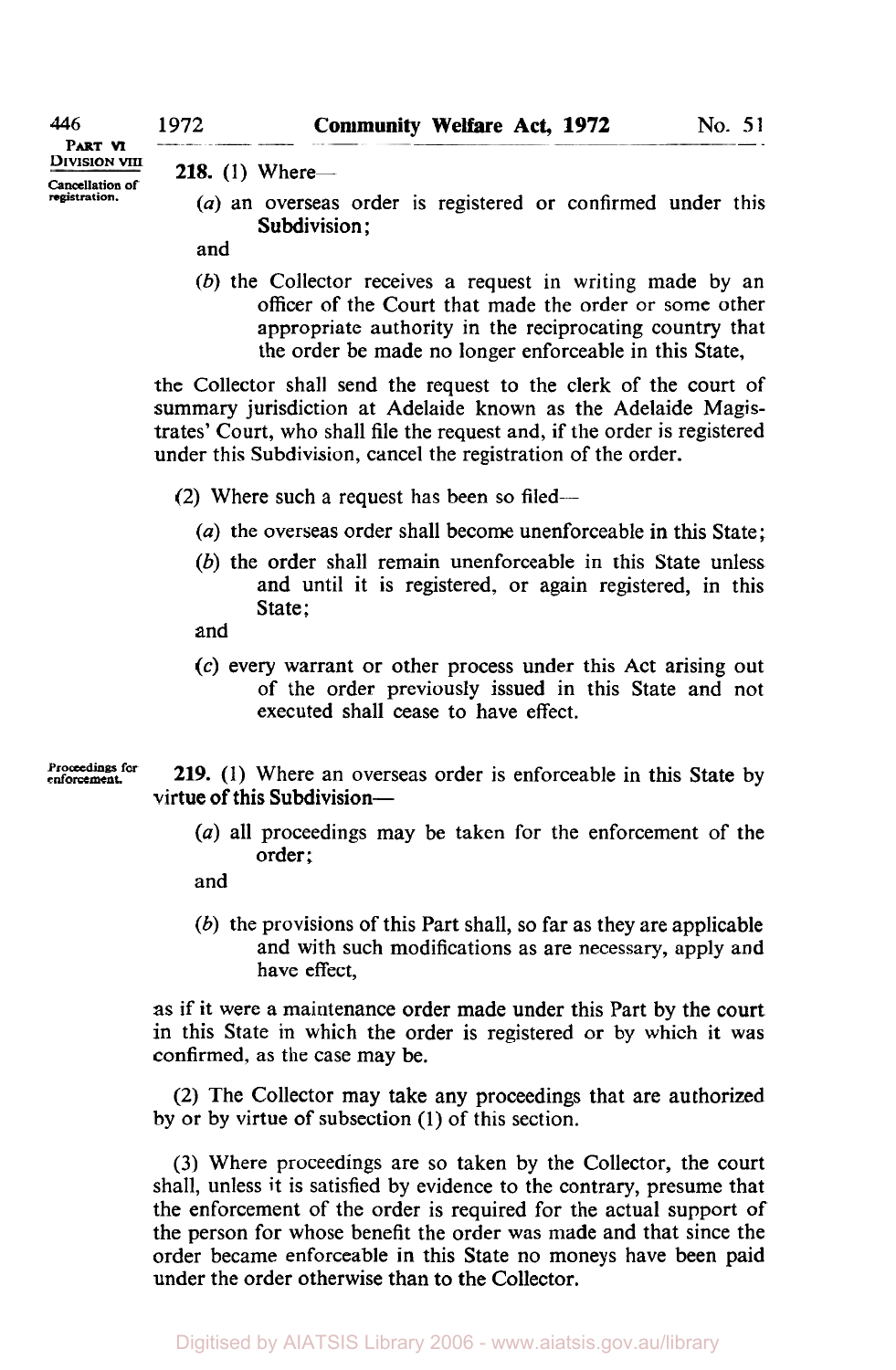**PART VI DIVISION VIII** 

**220.** (1) Where an overseas order is enforceable in this State by in writing, in accordance with the prescribed form, to a prescribed <sup>apply for order</sup> virtue of this Subdivision, the defendant may make an application this State may court of summary jurisdiction constituted of a special magistrate for an order discharging, suspending or varying the overseas order, and that court has jurisdiction to hear and determine the application.

(2) Where a South Australian order is enforceable under the law of a reciprocating country in which the defendant is for the time being resident, the complainant may make an application in writing, in accordance with the prescribed form, to the court that made the order for an order varying or (if the order has been suspended) reviving, the order.

(3) The applicant shall cause notice of an application under this section to be served personally or by post upon the Collector at his office at Adelaide not less than fourteen days before the hearing of the application.

**(4)** The evidence of any witness who is examined at the hearing of any such application shall be put into writing and shall be read over to, and signed by, him.

(5) The court shall, as far as practicable, hear and determine an application under this section as if it were a similar application under Division V of this Part.

**221.** Where- **suspension Discharge. or** 

- (a) an application is made by a defendant for the discharge, suspension or variation of an overseas order;
- *(b)* the defendant did not appear at the hearing of the proceedings upon which the overseas order was made and was not served personally in the reciprocating country with notice of those proceedings;

and

*(c)* the application is made within six months after service on the defendant, of notice of registration of the order in this State,

the defendant may, in addition to raising any matter that could have been raised on an application under section **144** of this Act, raise any ground of opposition that he could have raised had the proceedings on which the overseas order was made been heard in this State.

**222.** In an application under section 220 of this Act the **law** to be *Law to be applied*  applied shall be the law of this State.

**variation**<br>*v*riation of **defendant.** 

**1972**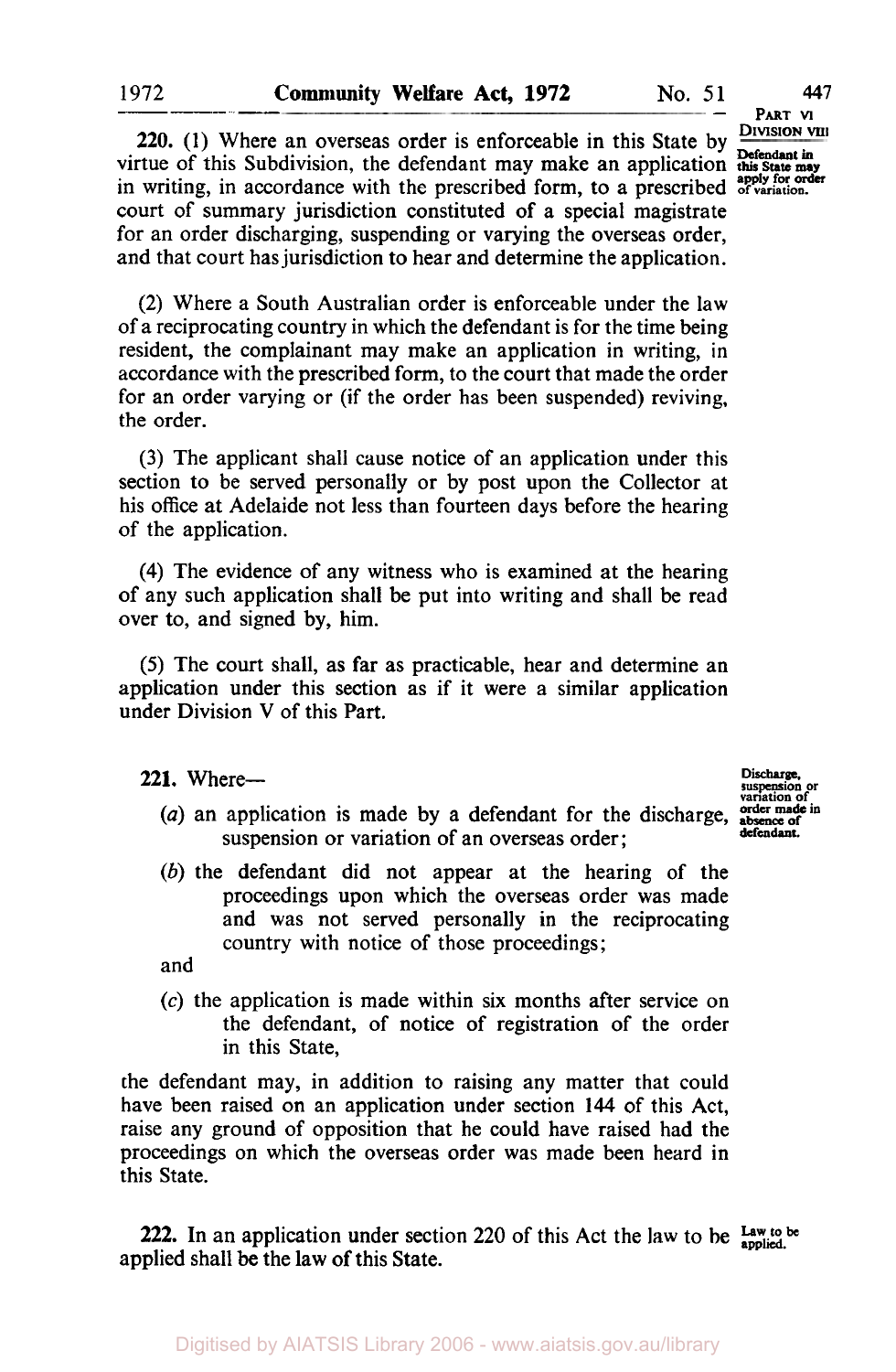**PART VI** 

*Certain* **orders** 

**223.** (1) Where the court proposes to make an order on an application under section 220 of this Act and any court in the reciprocating country will, if the order is provisional only, have jurisdiction to confirm the order, the order shall be provisional only and shall have **no** effect unless and until confirmed (either with or without modification) by such a court, and shall be expressed accordingly.

(2) Where a provisional order is made in accordance with this section, the Collector shall send a certified copy of the provisional order, together with the depositions of the witnesses, to an officer of a court in the reciprocating country having jurisdiction to confirm the provisional order, or to an appropriate authority in that country for transmission to such court.

(3) Where a court in the reciprocating country confirms (either with or without modification) a provisional order made on an application under section 220 of this Act, the order shall be enforceable and have effect in this State as so confirmed.

**(4)** Notwithstanding anything contained in this section, if a provisional order made **on** an application under subsection (2) of section 220 of this Act is confirmed (either with or without modification, by a court of a reciprocating country being a country other than the country specified in the order) in which the defendant is resident at the time of the confirmation, the order shall be enforceable and have effect in this State as so confirmed.

**Procedure where provisional by court in**<br>by court in **country.** 

**224.** (1) Where a provisional order made in accordance with section 223 of this Act is remitted by a court in a reciprocating for the taking of further evidence, the court in this State, or, if requested by that court, another court in this State, shall, after notice has been given to such persons and in such manner as the court thinks fit, proceed to take the evidence, and shall send the depositions of the witnesses to the Collector for transmission to the court in the reciprocating country. country to the court in this State that made the provisional order,

(2) If, upon the taking of the further evidence, it appears to the court taking that further evidence that the order ought not to have been made, that court may rescind the order and may, if it thinks fit, make a fresh provisional order in its stead.

**this State of provisional in reciprocating countries.** 

**225.** (1) Where the Collector receives—

 $(a)$  a certified copy of-

(i) a provisional order made by a court of a reciprocating country discharging, suspending, varying or reviving **a** South Australian order enforceable in that reciprocating country;

**or**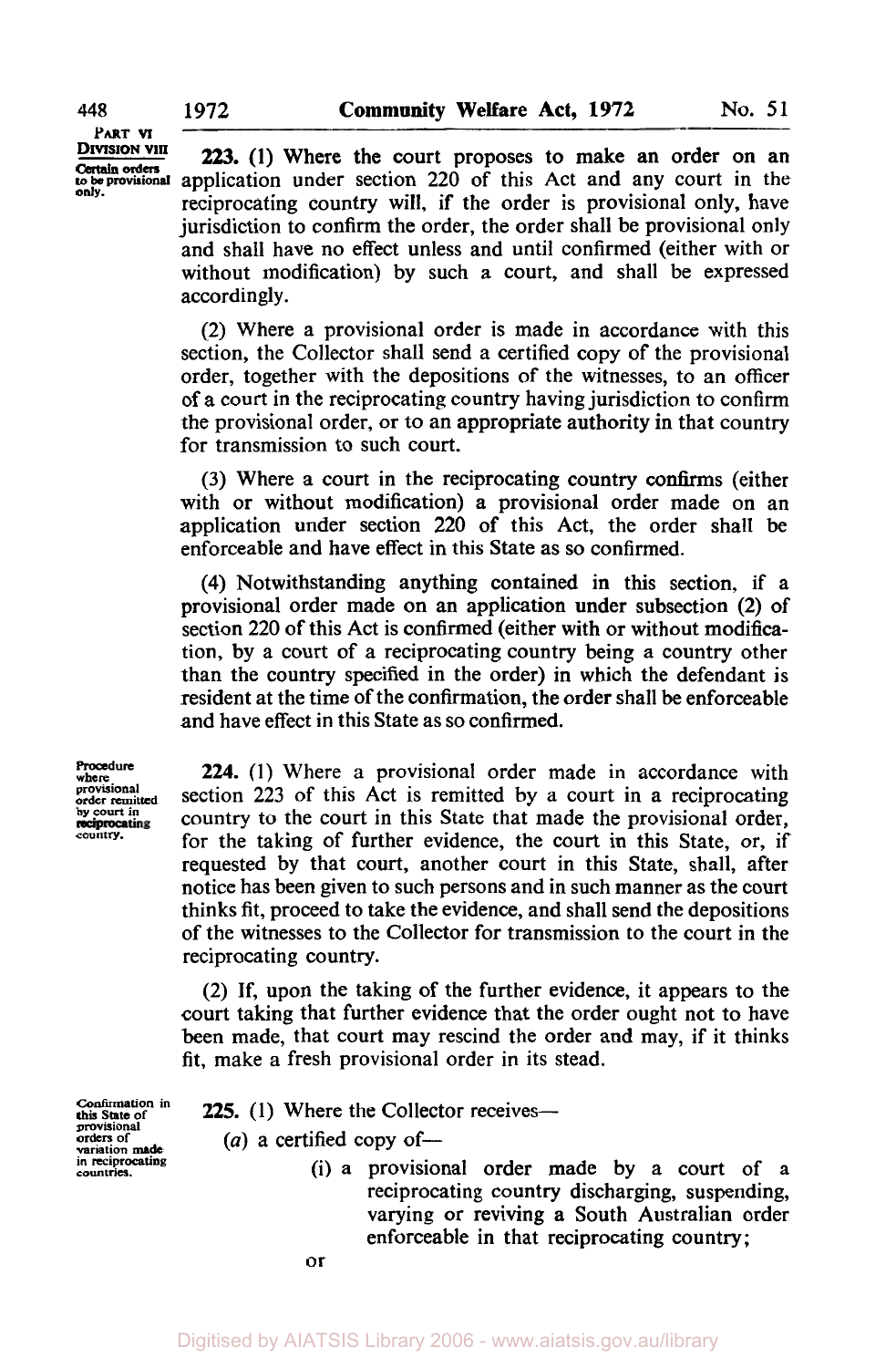**PART VI**<br>Division vili

(ii) a provisional order made by a court in a reciprocating country discharging, suspending, varying or reviving an overseas order made in that reciprocating country and enforceable in this State by virtue of this Subdivision;

and

(b) the depositions of the witnesses who gave evidence at the hearing of the application upon which the provisional order was made,

the Collector shall, on behalf of the party on whose application the provisional order was made in the reciprocating country, apply to the court in this State by or in which the maintenance order was made, registered or confirmed for an order confirming the provisional order.

(2) The Collector shall cause notice in accordance with the prescribed form of the application under this section to be served on the respondent to the application not less than seven days before the hearing of the application.

- (3) Upon the hearing of any such application, the court may—
	- *(a)* confirm the provisional order (either with or without modification):
	- (b) discharge the provisional order;

or

*(c)* adjourn the proceedings and remit the provisional order to the court that made it with a request that the court take further evidence and further consider its provisional order.

**(4)** Where a provisional order is confirmed under this section (whether with or without modification) the order as so confirmed shall be enforceable and have effect in this State as if it were an order to the like effect validly made by the court in this State.

**226.** (I) Where the Governor is satisfied that the law of a country **Power or**  makes provision for the enforcement in that country of maintenance declare **COVERGIAL** orders made in another country and that under that law South **countries. reciprocating**  Australian orders may be made enforceable in that country, the Governor may, by proclamation, declare that country to be **a**  reciprocating country for the purposes of this Act.